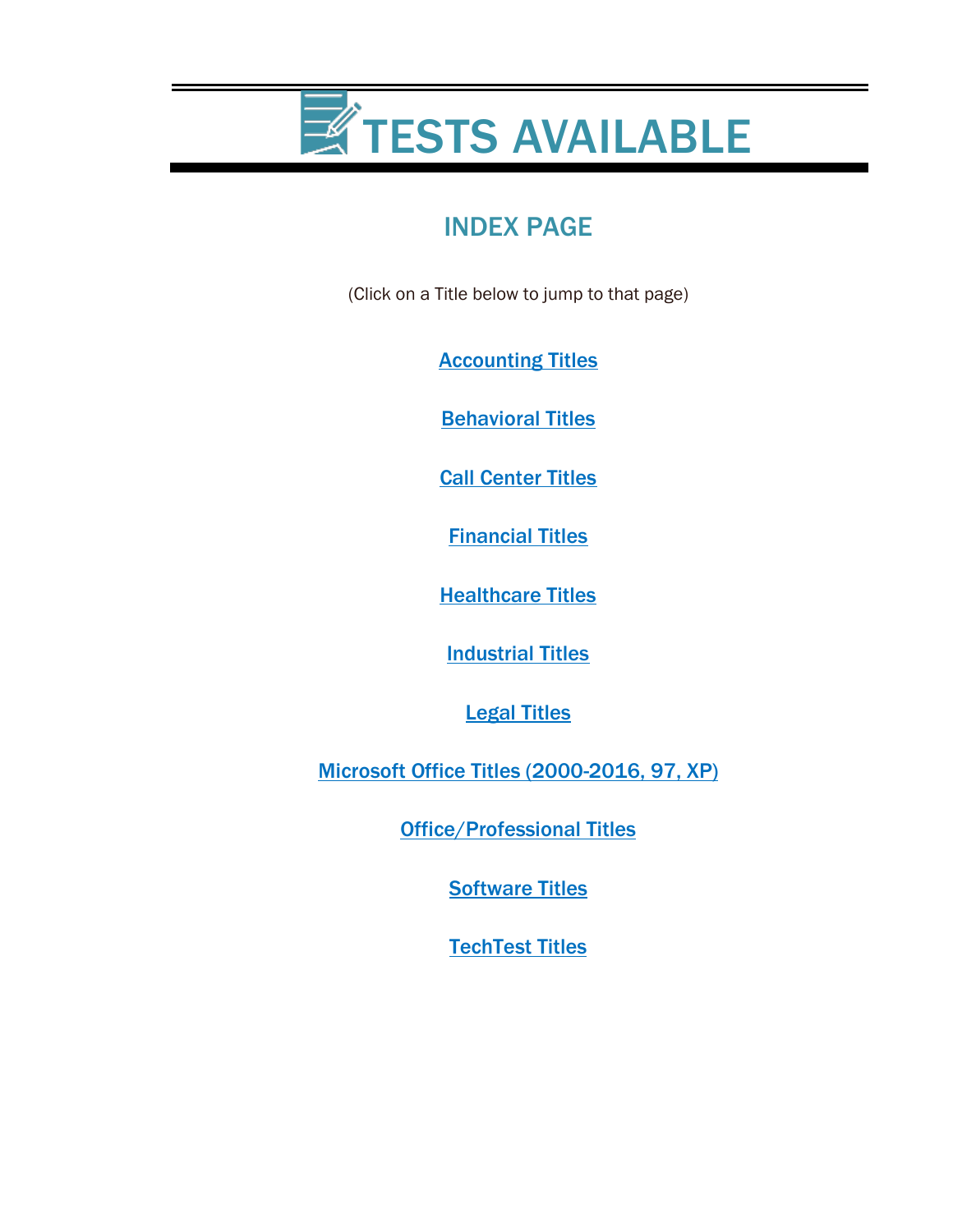<span id="page-1-0"></span>[Available in: AUS-NZ, Canadian, French Canadian, U.K versions]

- Accounting Terminology **Advanced**
- Accounting Terminology Basic
- Accounts Payable
- Accounts Receivable
- ACCPAC Pro Series
- ADP Payroll
- Advanced Accounting
- Bookkeeping Professional
- Business Income Tax
- Corporate Tax Accounting
- Cost Accounting
- Financial Analysis
- Financial Management
- Financial Math
- Fixed Assets
- General Accounting
- General Ledger Knowledge
- Individual Income Tax
- JD Edwards
- MAS 90 Bookkeeping
- MYOB Accounting Plus
- Partnership Tax Accounting
- Payroll Clerk
- Payroll Management Peachtree 2007
- Peachtree Accounting 2003
- QuickBooks Pro 2000
- QuickBooks Pro 2005
- QuickBooks Pro 2006
- QuickBooks Pro 2008
- QuickBooks Pro 2009
- QuickBooks Pro 2010
- QuickBooks Pro 2011
- QuickBooks Pro 2012
- QuickBooks Pro 2013
- QuickBooks Pro 2013 v2
- QuickBooks Pro 2015
- Quicken 2003 Basic
- Quicken 2012
- Quicken 2013
- Sage Line 50
- Sage Line 50 v12
- Sage MAS 90/200
- Sage Peachtree Pro 2012
- Sage Simply Accounting Pro 2012
- Simply Accounting 2006
- Simply Accounting 2010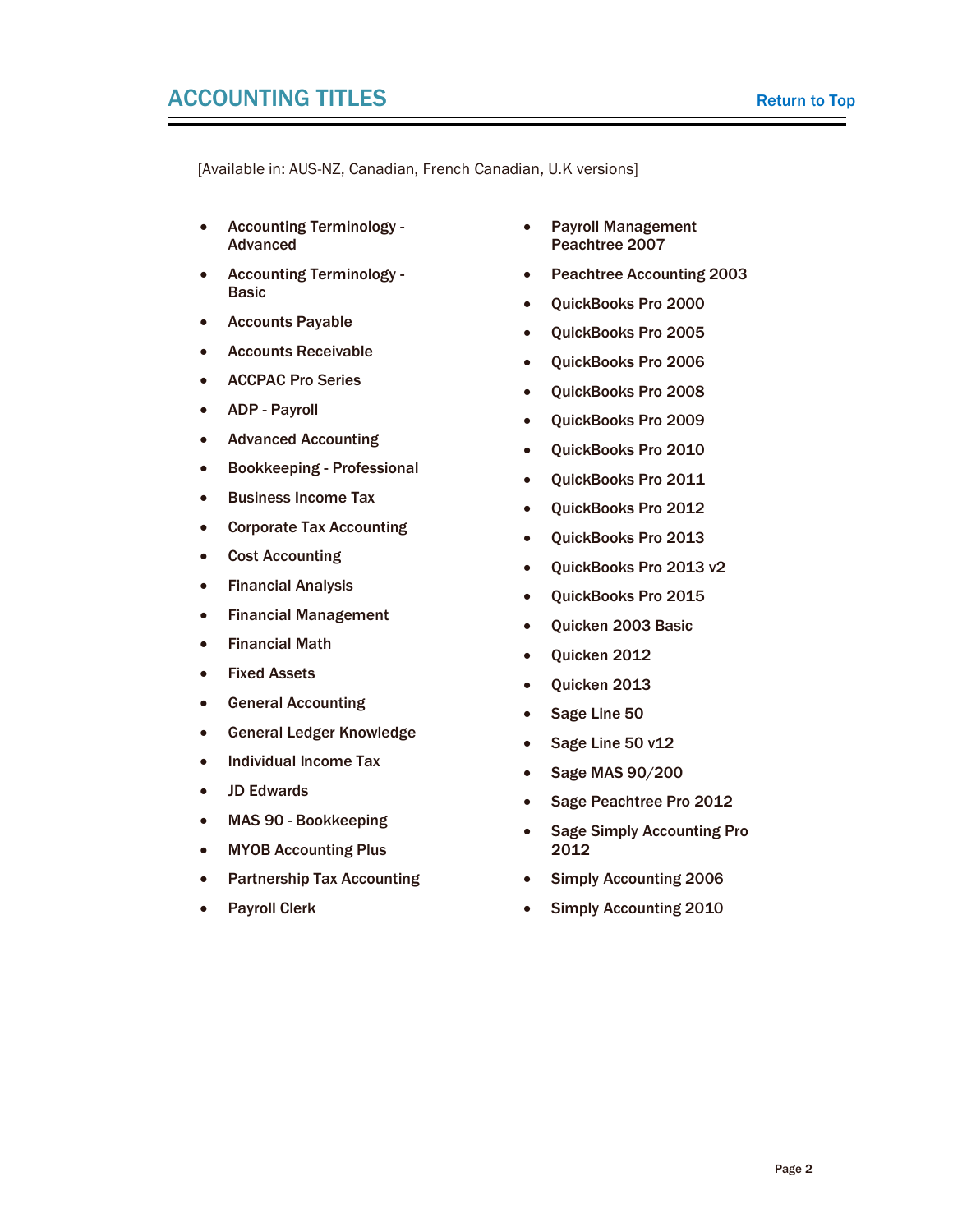<span id="page-2-0"></span>[Available in: French Canadian, Spanish versions]

- Administrative Selector
- Asset Protection Management
- Bank Teller 2
- Call Center 2009
- Call Center 3 Inbound
- Call Center 3 Outbound
- CPI
- Distribution Associate v4
- General Reasoning
- Health Care Associate
- Hospitality Associate 1
- Hospitality Associate 2
- KPI Customer Service
- KPI Engagement
- KPI Retention V2
- KPI Safety2
- KPI Sales
- KPI Teamwork
- Manager 2.1
- Manager 2.1 Call Center
- Manager 2.1 Healthcare
- Manager 2.1 Hotel
- Manager 2.1 Manufacturing
- Manager 2.1 Restaurant
- Manager 2.1 Retail
- Manager 2.1 Sales
- Nurse Selector
- Occupational Personality Inventory
- Property Management **Selector**
- Recruiter Selector
- Retail Associate 4
- Retail Associate 4.1
- Retail Manager
- **Sales**
- Sales B<sub>2</sub>B
- Sales B2C
- Service Associate
- TeleSales And Service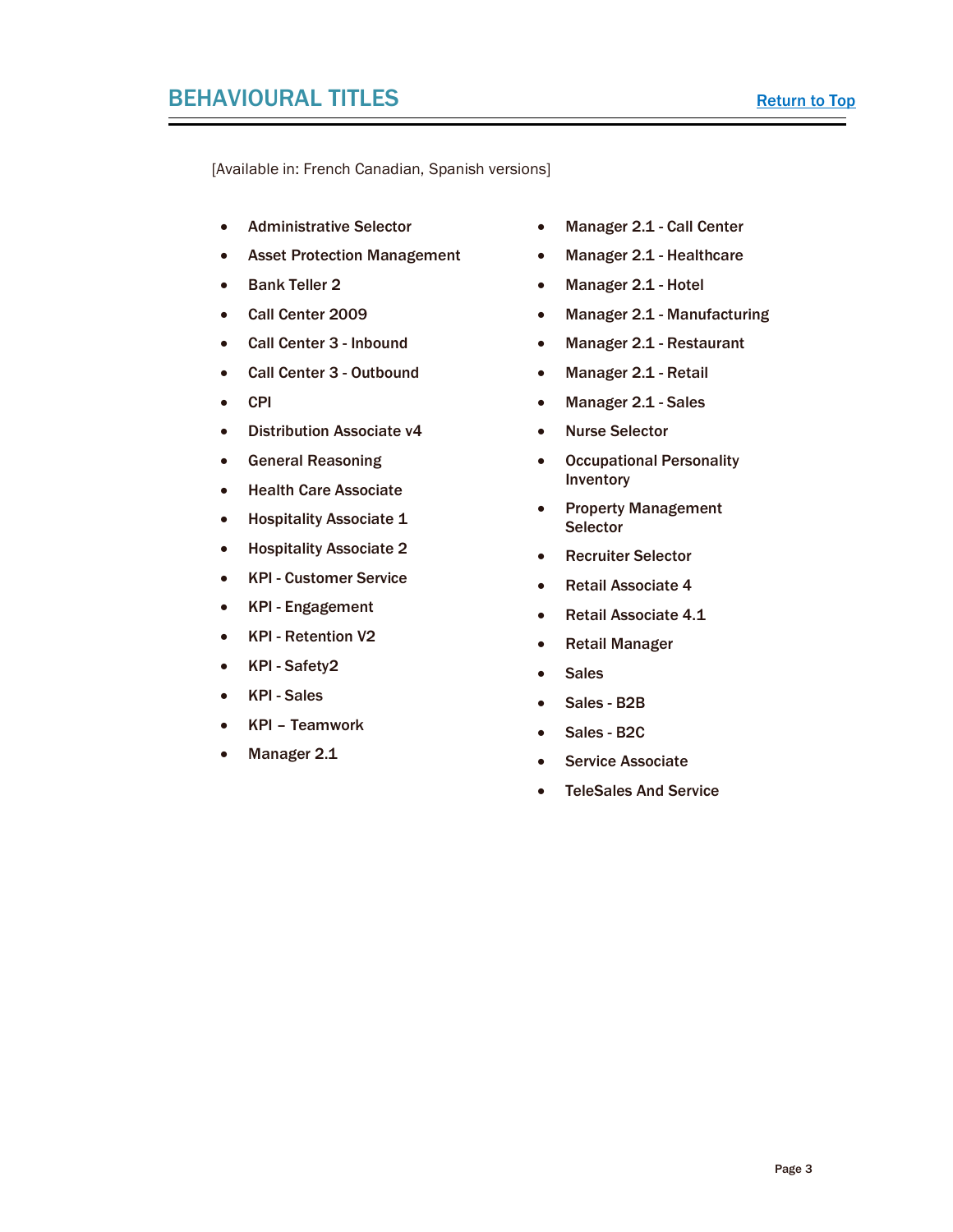## <span id="page-3-0"></span>**CALL CENTER TITLES** [Return to Top](#page-0-0)

[Available in: AUS-NZ, Canadian, French Canadian, German, Italian, Portuguese, Spanish, U.K versions]

- Call Center 911 Operators
- Call Center Advanced Spelling [audio]
- Call Center Basic Spelling [audio]
- Call Center Consumer Collections
- Call Center Customer Service Scenarios
- Call Center Customer Service Scenarios [audio]
- Call Center Customer Service Survey
- Call Center Data Entry [audio]
- Call Center Environment [audio]
- Call Center German-English Bilingual [audio]
- Call Center Inbound Sales Skills
- Call Center Italian-English Bilingual [audio]
- Call Center Listening Skills [audio]
- Call Center Math
- Call Center Outbound Sales Skills
- Call Center Portuguese-English Bilingual [audio]
- Call Center Reference Manual [audio]
- Call Center Retention [audio]
- Call Center Spanish-English Bilingual [audio]
- Call Center Technical Support
- Call Center Technical Support [audio]
- Call Center Telephone Etiquette
- Call Center U.S. Cities Spelling [audio]
- Call Center U.S. Geographical Locations
- Call Center U.S. State Abbreviations [audio]
- Call Center World Geography
- Call Centre French Canadian-English Bilingual [audio]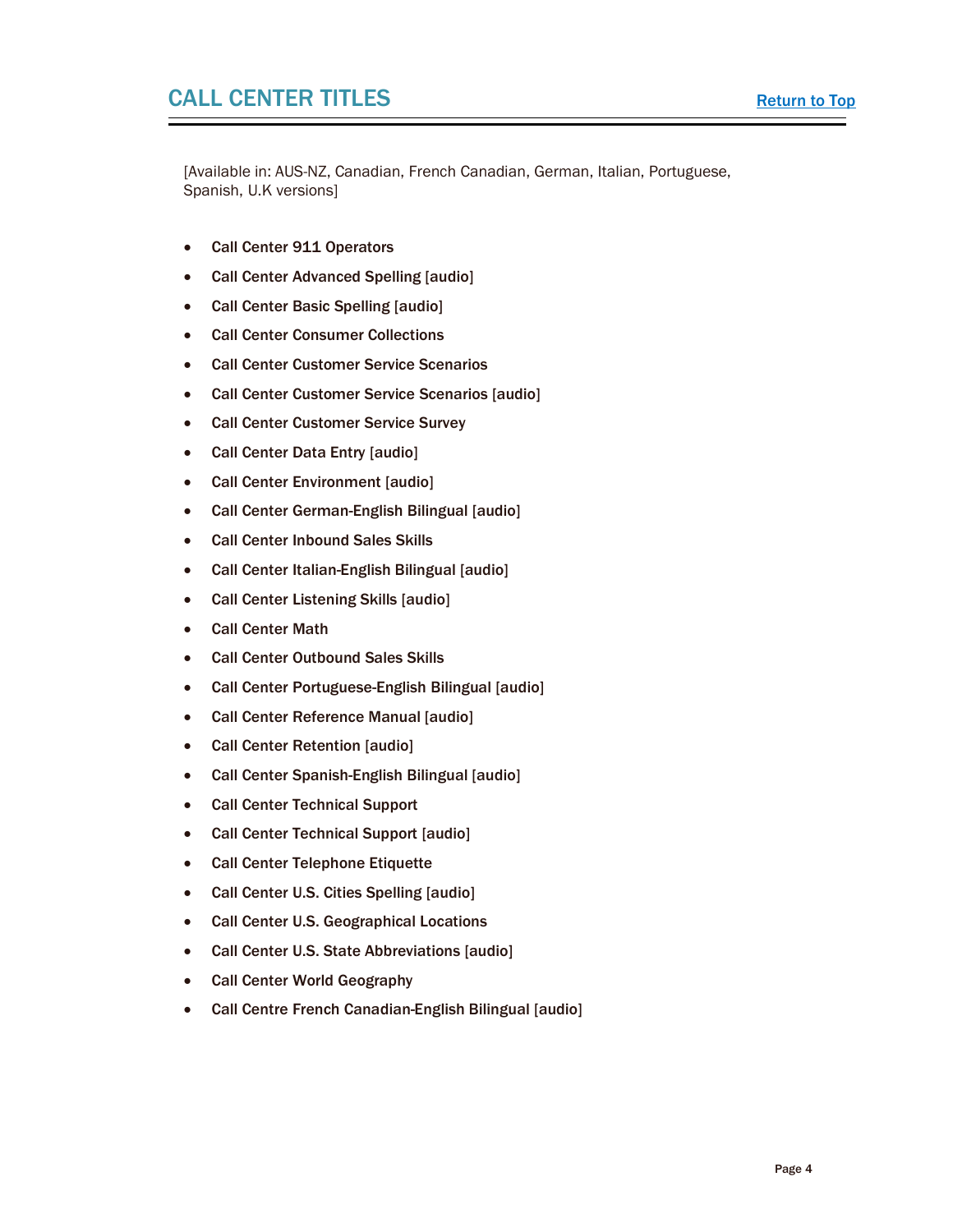<span id="page-4-0"></span>[Available in: AUS-NZ, Canadian, South African, U.K versions]

- Auditing
- Bank Teller Skills
- Basic Bank Teller Skills
- Auditing
- Bank Teller Skills
- Basic Bank Teller Skills
- Budget Aide Skills
- Budget Officer Skills
- BusinessObjects 5 Client
- Casualty Insurance Automobile
- Commercial Banking Knowledge
- Commercial Collections
- Commercial Insurance Knowledge
- Credit Analyst
- Credit Management
- Customer Service Mindset **Survey**
- Data Entry 10 Key [Hardcopy]
- Data Entry 10 Key [Onscreen]
- Data Entry 10 Key Quick Test [Hardcopy]
- Data Entry 10 Key Quick Test [Onscreen]
- Data Entry 10 Key With Decimals [Hardcopy]
- Data Entry 10 Key With Decimals [Onscreen]
- Data Entry Alpha Numeric [Hardcopy]
- Data Entry Alpha Numeric [Onscreen]
- **Data Entry Check Number** Database [Hardcopy]
- Data Entry Check Number Database [Onscreen]
- Data Entry Inventory Database [Hardcopy]
- Data Entry Inventory Database [Onscreen]
- Financial Analysis
- Financial Management
- Financial Math
- Financial Spelling
- Great Plains
- International Financial Reporting Standards
- Investment Management: US Equities and Equities Products
- Loan Officer Skills
- Loan Processing
- Loan Underwriting Knowledge
- Microsoft Dynamics GP 10
- Payroll
- PeopleSoft Financials
- Property Insurance
- Property Management
- Purchasing Fundamentals
- Reconciliation
- **SAP for Users**
- Title Insurance Knowledge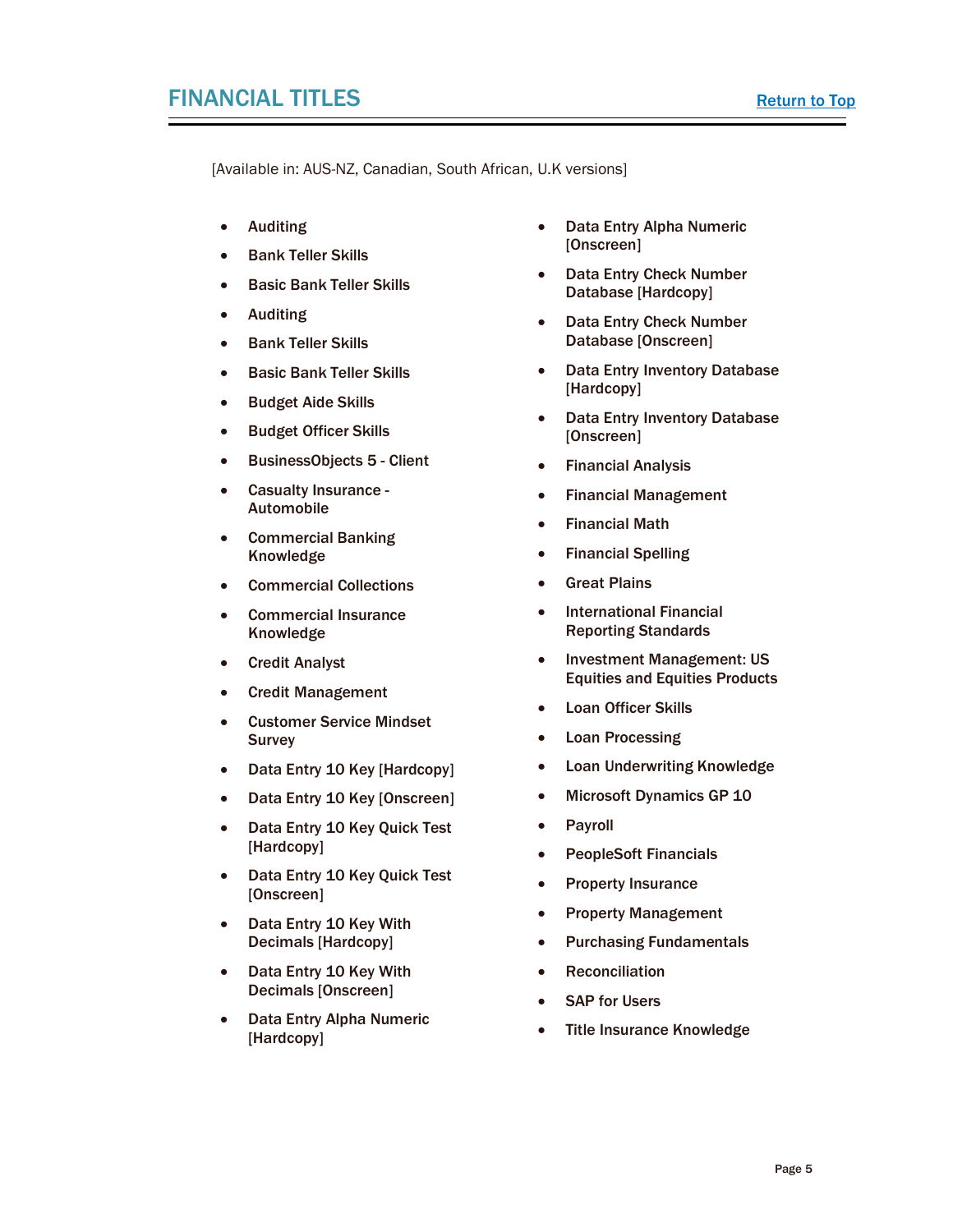<span id="page-5-0"></span>[Available in: Dutch, French, German, Italian, Portuguese, Spanish, U.K versions] [Available in: 2000, 2003, 2007, 2010, 2013, 2016, 97, XP versions]

- Microsoft Access
- Microsoft Access 2002 **Tutorial**
- Microsoft Excel Normal User
- Microsoft Excel Power User
- Microsoft Excel Whole Test
- Microsoft Internet Explorer 10.0
- Microsoft Internet Explorer 5.0
- Microsoft Internet Explorer 6.0
- Microsoft Internet Explorer 8.0
- Microsoft Internet Explorer 9.0
- Microsoft Office Integration
- Microsoft Office XP Integration **Tutorial**
- Microsoft Outlook
- Microsoft Outlook 2002 **Tutorial**
- Microsoft PowerPoint
- Microsoft PowerPoint Normal User
- Microsoft PowerPoint Power User
- Microsoft PowerPoint Whole Test
- Microsoft PowerPoint 2002 **Tutorial**
- Microsoft Project
- Microsoft Windows (2000, 7, 95, 98, NT 4.0, XP)
- Microsoft Word Normal User
- Microsoft Word Power User
- Microsoft Word Whole Test
- Microsoft Word 2002 Tutorial
- Microsoft Word 2003 Advanced **Documents**
- Microsoft Word 2002 Advanced **Documents**
- Microsoft Word 2002 Advanced Documents Tutorial
- Practice Typing General [1 Minute Hardcopy]
- Practice Typing General [1 Minute Onscreen]
- Practice Typing General [3 Minutes Hardcopy]
- Practice Typing General [3 Minutes Onscreen]
- Practice Typing General [5 Minutes Hardcopy]
- Practice Typing General [5 Minutes Onscreen]
- Typing General [1 Minute Hardcopy]
- Typing General [1 Minute Onscreen]
- Typing General [3 Minutes Hardcopy]
- Typing General [3 Minutes Onscreen]
- Typing General [5 Minutes Hardcopy]
- Typing General [5 Minutes Onscreen]
- Microsoft FrontPage 2003
- Microsoft Publisher
- Microsoft Project 2010 Professional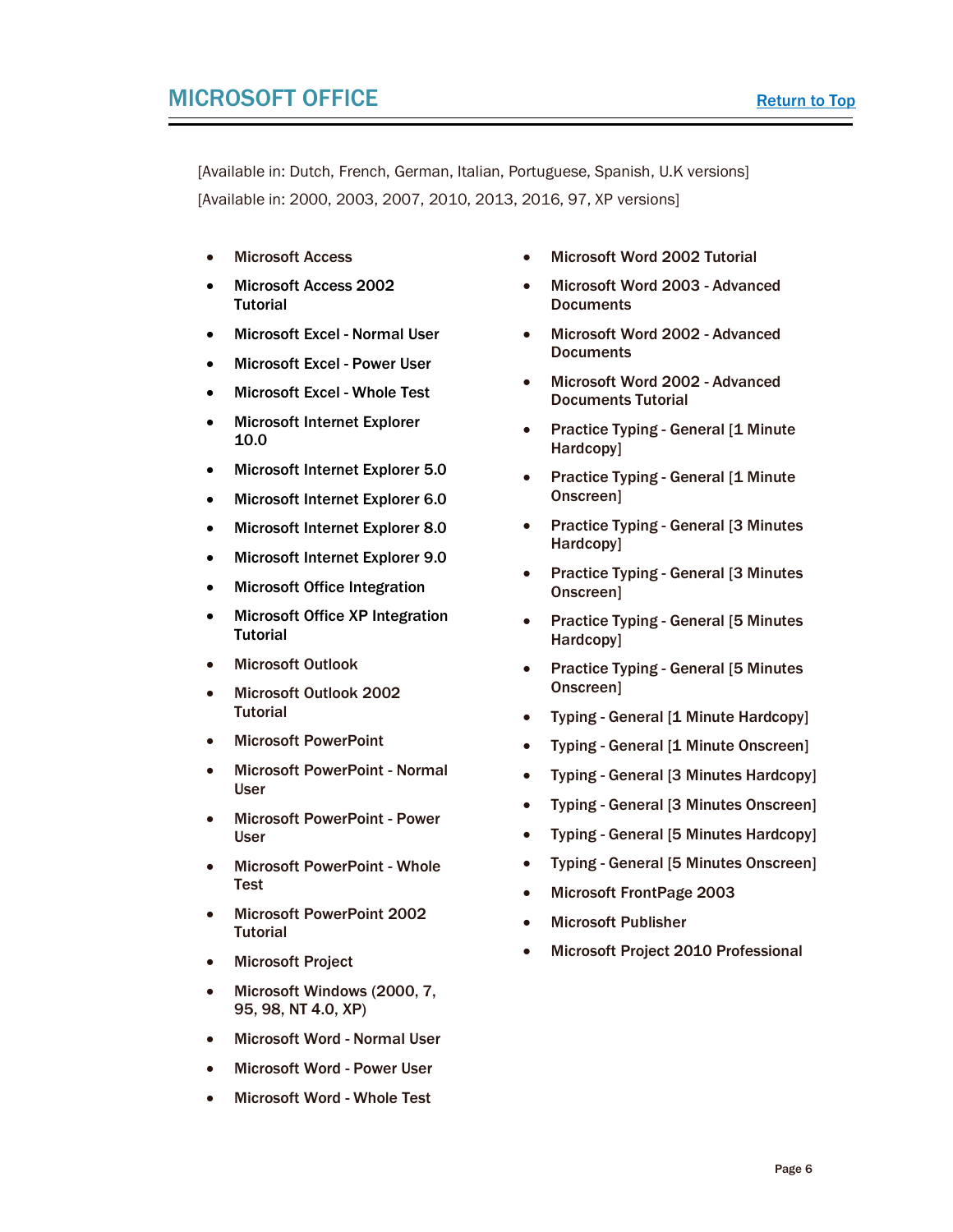<span id="page-6-0"></span>[Available in: AUS-NZ, Canadian, French Canadian, Spanish, U.K versions]

- Age Appropriate Testing
- Bloodborne Pathogens Infection Control
- Canadian Medical Spelling
- Cultural Diversity
- Dental Assistant
- Dental Hygienist
- Dosage Calculation
- General Pharmaceutical Knowledge
- HBV Infection Control/Vaccination
- Healthcare Benefits Knowledge
- Healthcare Industry **Terminology**
- HIPAA Clinical Staff
- HIPAA Administration
- JCAHO
- LPN/LVN
- Medical Assistant Advanced
- Medical Assistant Basic
- Medical Billing (CMS-1500)
- Medical Billing (UB-04)
- Medical Billing Knowledge
- Medical Claims Processing
- Medical Collections
- Medical Office Personnel Skills
- Medical Receptionists
- Medical Records Coding [CPT]
- Medical Records Coding [ICD-10]
- Medical Records Coding [ICD-9]
- Medical Terminology **Pediatrics**
- Medical Terminology Pharmacology
- Medical Terminology Prefixes/Suffixes/Combining Forms
- Medical Terminology **Psychiatry**
- Medical Terminology Radiology
- Medical Terminology Reproduction
- Medical Terminology **Respiratory**
- Medical Terminology Root Words
- Medisoft
- Nurse Practitioner
- Nursing Critical Care
- Nursing ER
- Nursing OR
- Nursing Assistant
- Occupational Therapy
- OSHA
- Pharmaceutical Terminology
- Phlebotomy
- Physical Therapy
- Physician Assistant
- Practice Typing Medical [1 Minute Hardcopy]
- Practice Typing Medical [1 Minute Onscreen]
- Practice Typing Medical [3 Minutes Hardcopy]
- Practice Typing Medical [3] Minutes Onscreen]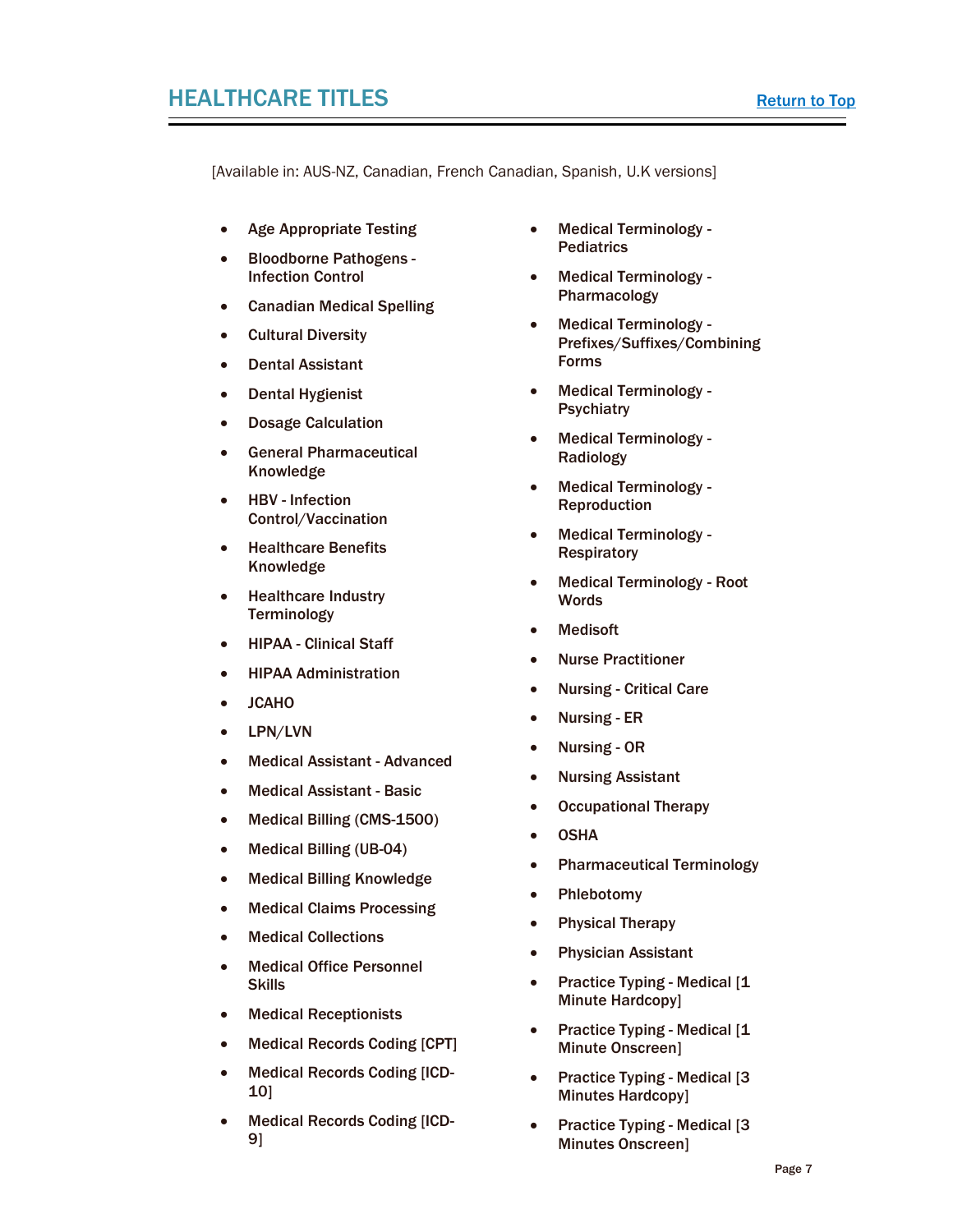- Medical Records Legal Issues
- Medical Spelling
- Medical Terminal Digit Filing
- Medical Terminology Abbreviations
- Medical Terminology Cardiovascular System
- Medical Terminology Dental
- Medical Terminology ER
- Medical Terminology **Gastrointestinal**
- Medical Terminology General
- Medical Terminology Integumentary System
- Medical Terminology Musculoskeletal
- Medical Terminology Nervous System
- Medical Terminology **Oncology**
- Medical Terminology **Ophthalmology**
- Practice Typing Medical [5 Minutes Hardcopy]
- Practice Typing Medical [5 Minutes Onscreen]
- Radiologic Technologist
- Registered Nurse (RN)
- Respiratory Therapy
- Spanish Medical Terminology General
- Spanish OSHA
- Surgical Technology
- Typing Medical [1 Minute Hardcopy]
- Typing Medical [1 Minute Onscreen]
- Typing Medical [3 Minutes Hardcopy]
- Typing Medical [3 Minutes Onscreen]
- Typing Medical [5 Minutes Hardcopy]
- Typing Medical [5 Minutes Onscreen]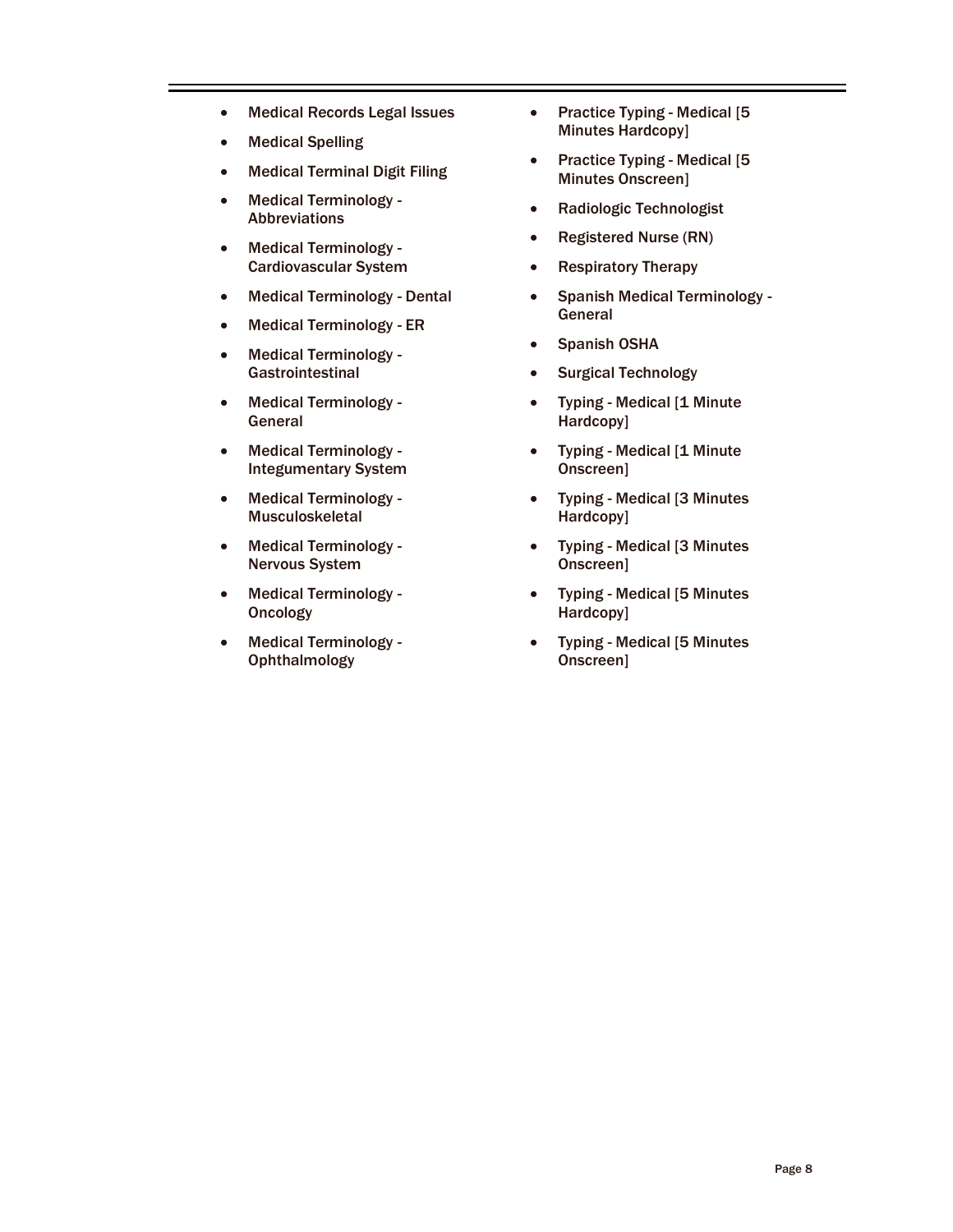## <span id="page-8-0"></span>**INDUSTRIAL TITLES** [Return to Top](#page-0-0)

[Available in: AUS-NZ, Canadian, French Canadian, Spanish, U.K versions]

- **Arithmetic**
- Assembly and Matching
- AutoCAD 2004
- AutoCAD 2006
- AutoCAD 2007
- AutoCAD 2009
- AutoCAD 2010
- AutoCAD 2013
- Basic Arithmetic
- Basic CNC
- Basic Electronics
- Basic Industrial Math
- Basic Industrial Skills
- Basic Injection Molding Skills
- Basic Reading Comprehension - Light Industrial
- Basic Ruler Reading
- Basic Warehouse Knowledge
- Blueprint Basics
- Blueprint Reading
- Class [A] Automotive **Mechanics**
- Class [B] Automotive **Mechanics**
- Class [C] Automotive **Mechanics**
- Color Identification
- Counting
- Electrical Engineering: Electronics and **Communications**
- Electrical Engineering: Power and Control
- Electricians
- Electronic Schematics
- English Ruler Reading
- Matching Alphanumeric List
- Matching Digit Numeric
- Matching Digit Numeric List
- Matching Images
- Matching Numeric
- Matching Numeric List
- Math and Reasoning Skills
- Mechanical Engineering: Machine and Tool Design
- Mechanical Engineering: **Thermodynamics** Fundamentals
- Mechanical Reasoning
- Metalworking Skills
- Metric Ruler Reading
- Micrometers and Calipers
- Milling Machine
- OSHA
- Pick/Pack
- Plastic Fabrication Skills
- PLC Programming
- Plumbing Quality
- Press Brake Operation
- Print Reading Construction
- Print Reading Electrical
- Print Reading Manufacturing
- Product Packaging Skills
- Quality Assurance Inspection
- Resistor Color Code
- Revit Architecture 2013
- Rough Carpentry
- Safety in the Workplace
- Shipping and Receiving Clerk Skills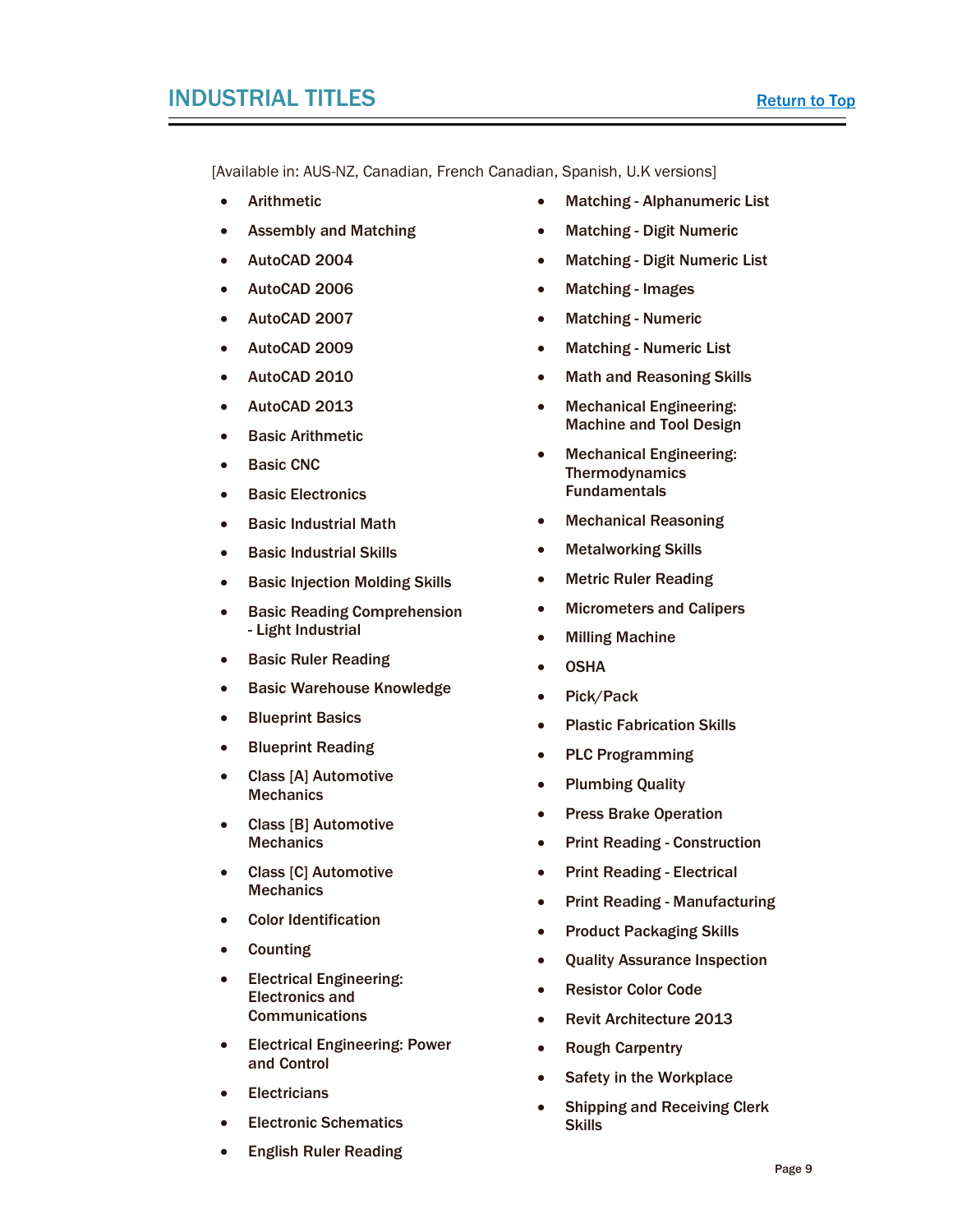- Entry Level Industrial Skills
- Finish Carpentry
- Flooring Skills
- Food Production
- Forklift Operation
- General Maintenance
- Hazardous Material Handling
- Home Inspection Skills
- HVAC
- Lathe Operator
- Manufacturing Basics
- Map Reading Skills
- Masonry
- Matching Industrial Images
- Matching Alphanumeric
- Shop Math
- Soldering
- SolidWorks 2006
- SolidWorks 2012
- Spatial Reasoning
- Tools and Fasteners
- Unit Conversion
- Warehouse Safety and Inventory Management
- Weights and Measures [Standard and Metric]
- Welding
- Wholesale Distribution Knowledge
- Woodworking
- Workplace Hazardous Materials Information System (WHMIS)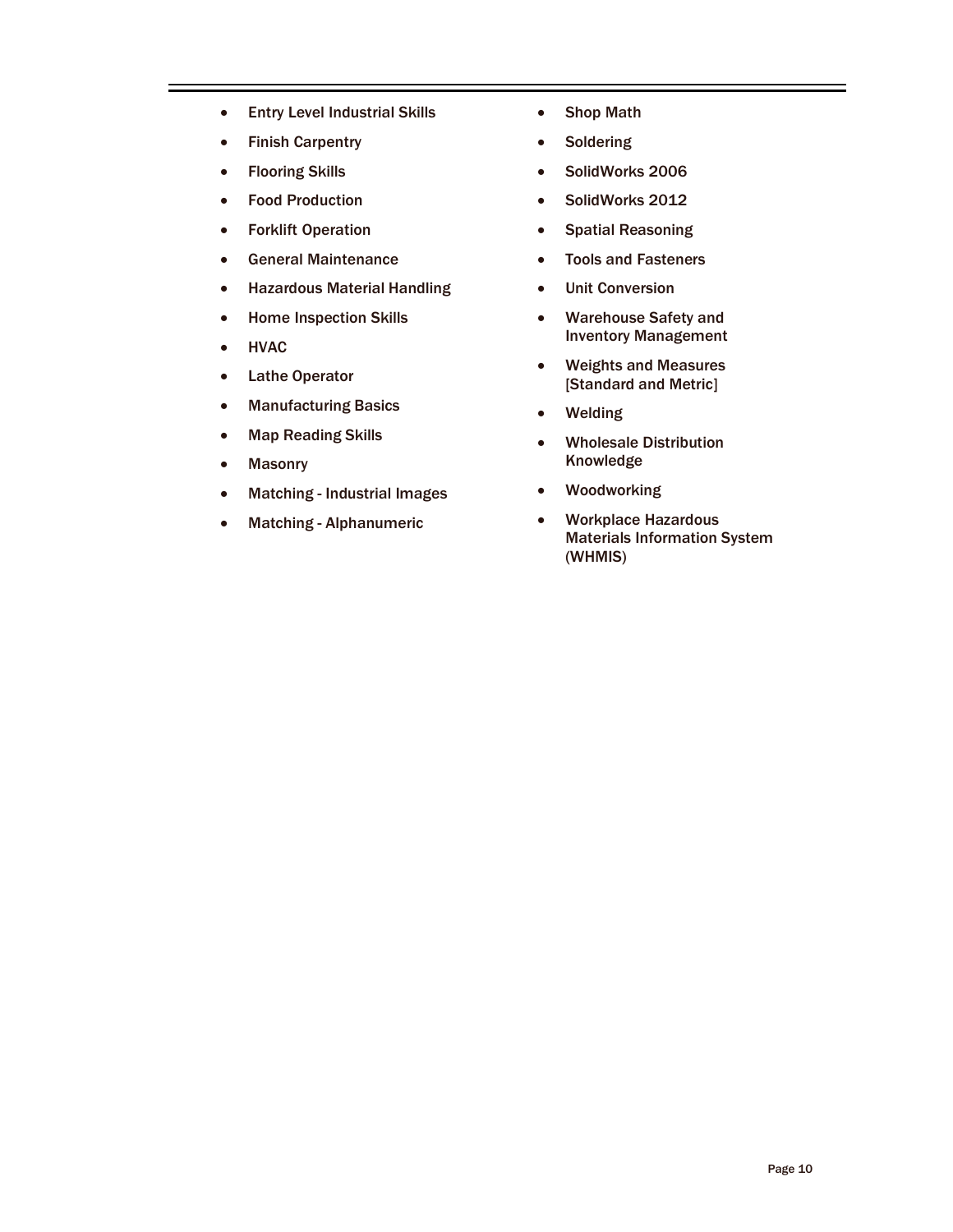## **LEGAL TITLES** [Return to Top](#page-0-0)

[Available in: AUS-NZ, Canadian, French Canadian, U.K versions]

- Basic Litigation Knowledge
- Concordance
- Concordance 10
- Corel WordPerfect 9.0 Normal User
- Corel WordPerfect 9.0 Power User
- Corel WordPerfect 9.0 Whole **Test**
- Court Reporting
- EEOC Compliance
- Legal Abbreviations
- Legal Assistant
- Legal Filing Skills
- Legal MacPac 2000
- Legal Spelling
- Legal Staff Skills
- Legal Vocabulary
- Microsoft Word 2010 Normal User
- Microsoft Word 2010 Power User
- Microsoft Word 2010 Whole **Test**
- Paralegal Skills
- Patent Prosecution
- Practice Typing Legal [1 Minute Hardcopy]
- Practice Typing Legal [1 Minute Onscreen]
- Practice Typing Legal [3 Minutes Hardcopy]
- Practice Typing Legal [3] Minutes Onscreen]
- Practice Typing Legal [5] Minutes Hardcopy]
- Practice Typing Legal [5 Minutes Onscreen]
- Sexual Harassment
- Summation Blaze 5.21
- Summation iBlaze 3.0
- Typing Legal [1 Minute Hardcopy]
- Typing Legal [1 Minute Onscreen]
- Typing Legal [3 Minutes Hardcopy]
- Typing Legal [3 Minutes Onscreen]
- Typing Legal [5 Minutes Hardcopy]
- Typing Legal [5 Minutes Onscreen]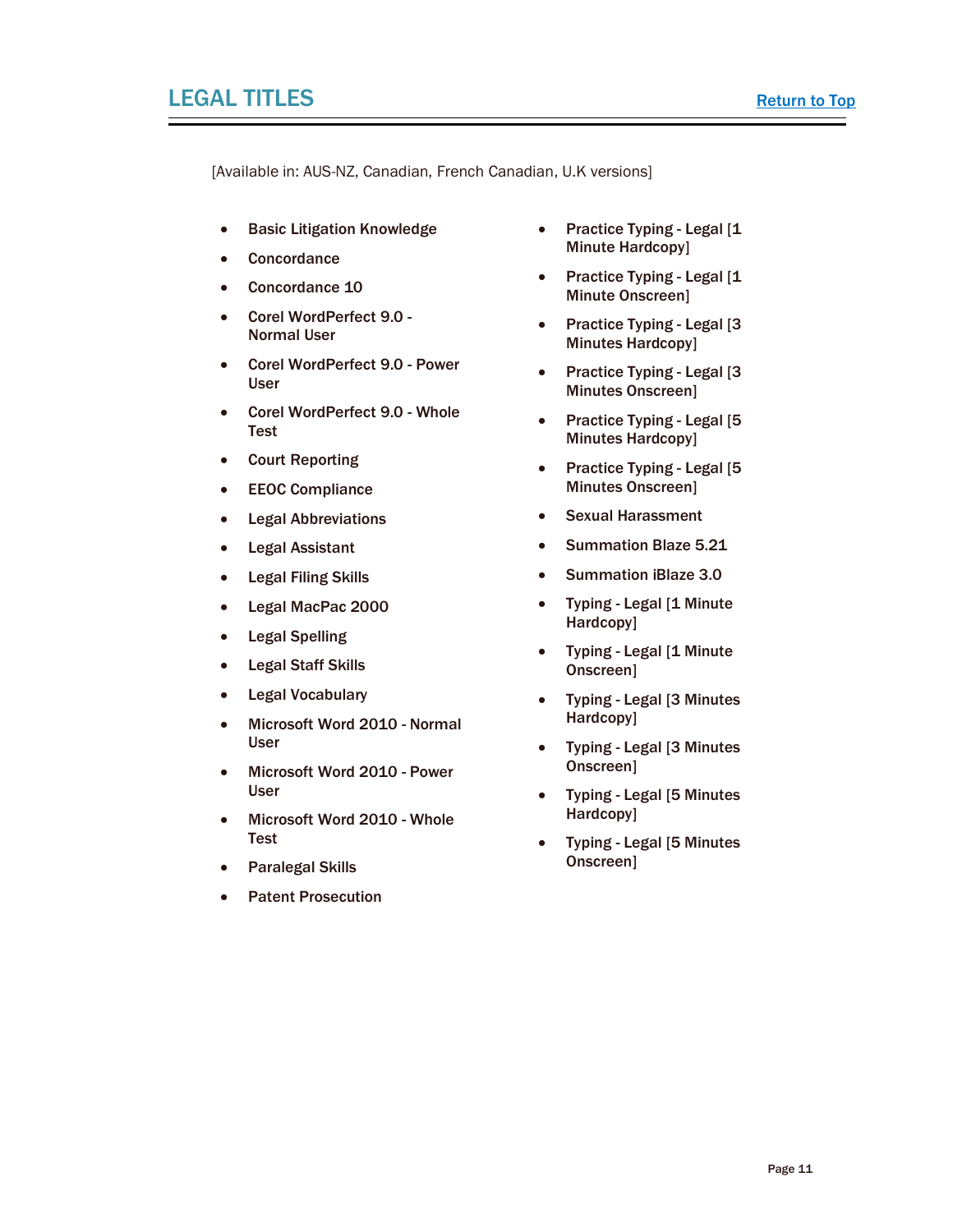<span id="page-11-0"></span>[Available in: AUS-NZ, Canadian, French Canadian, German, Italian, NZ, Portuguese, Spanish, South African, U.K versions]

- Advanced Spelling
- Algebra
- Analytical Skills
- Arithmetic
- Audio Typing [5 Minutes]
- Basic Arithmetic
- Basic English Images
- Basic Numeric Conversion
- Basic Office Skills
- Basic Office Skills [No Math]
- Basic Office Skills [No Verbal]
- Basic Reading Comprehension
- Basic Spelling
- Bookkeeping
- Bookkeeping Professional
- Business Etiquette
- Business Systems Analyst
- Business Writing
- Cash Handling
- Clerical Proofreading
- Coding
- Comparison Skills
- Computer Literacy Advanced
- Computer Literacy Basic
- Corrective Proofreading Independent Films
- Corrective Proofreading Reply Letter
- Corrective Proofreading Restaurant Review
- **Counting**
- Math Word Problems
- Numeric Filing
- Numeric Proofreading
- **Office Abbreviations**
- **Office Filing Skills**
- **Office Grammar and Spelling**
- Office Management Skills
- **Office Math Skills**
- Office Reasoning Sample People Management
- Office Reasoning Sample Problem Solving
- Office Reasoning Sample Project Event Planning
- Office Reasoning Sample Project Time Management
- **Office Telephone Etiquette**
- **Payroll**
- PeopleSoft HRMS
- Portuguese-English Bilingual
- Practice Typing General [1 Minute Hardcopy]
- Practice Typing General [1 Minute Onscreen]
- Practice Typing General [3] Minutes Hardcopy]
- Practice Typing General [3 Minutes Onscreen]
- Practice Typing General [5 Minutes Hardcopy]
- Practice Typing General [5 Minutes Onscreen]
- Project Management for IT Professionals
- Project Management **Fundamentals**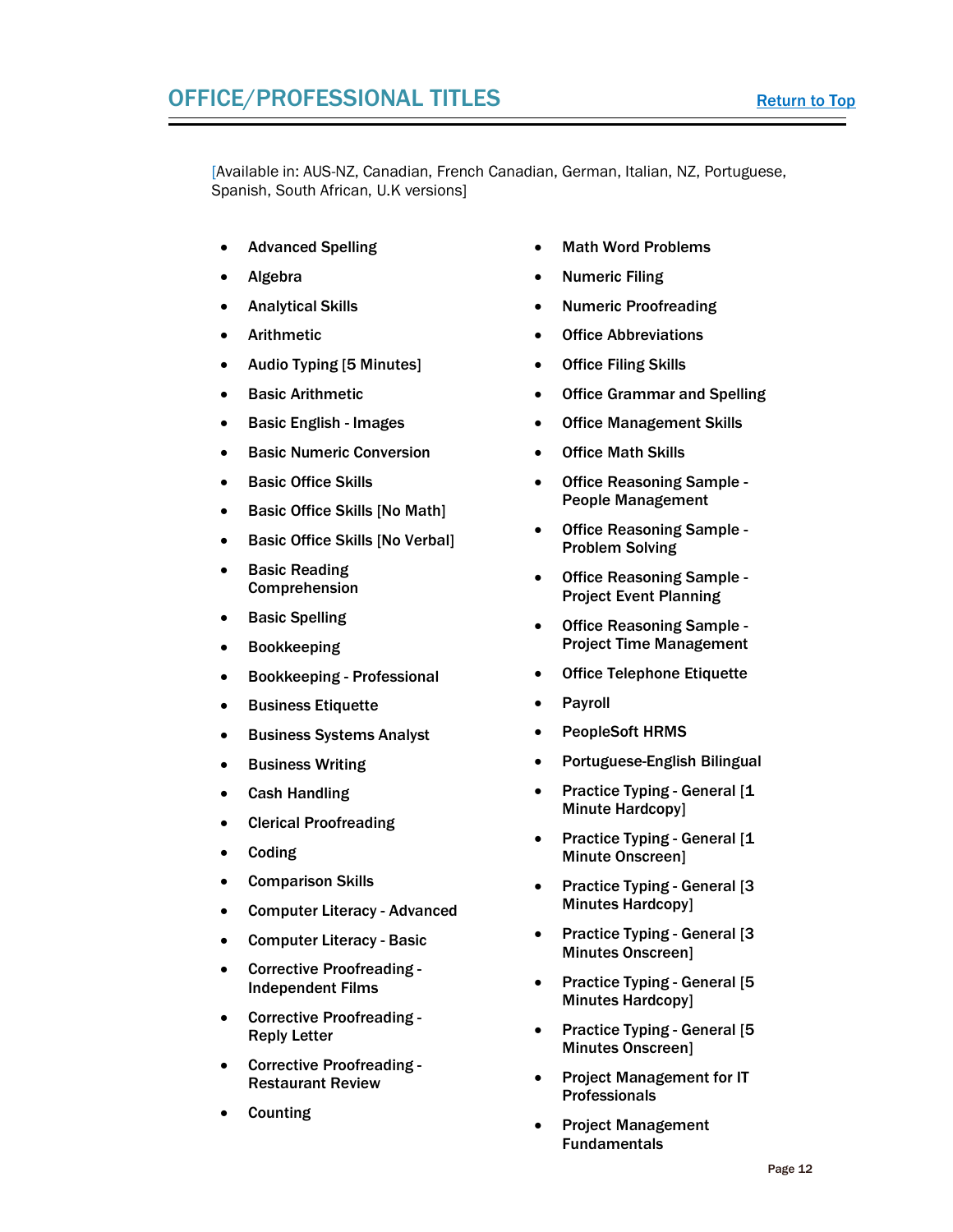- Customer Service Mindset **Survey**
- Data Entry 10 Key [Hardcopy]
- Data Entry 10 Key [Onscreen]
- Data Entry 10 Key Quick Test [Hardcopy]
- Data Entry 10 Key Quick Test [Onscreen]
- Data Entry 10 Key With Decimals [Hardcopy]
- Data Entry 10 Key With Decimals [Onscreen]
- Data Entry Alpha Numeric [Hardcopy]
- Data Entry Alpha Numeric [Onscreen]
- Data Entry Check Number Database [Hardcopy]
- Data Entry Check Number Database [Onscreen]
- Data Entry Inventory Database [Hardcopy]
- Data Entry Inventory Database [Onscreen]
- Email Etiquette
- English as a Second Language
- Filing by Name
- Following Verbal Instructions [audio]
- **Following Written Instructions**
- French-English Bilingual
- French-English Bilingual (Intermediate)
- Healthcare Benefits Knowledge
- Human Resources Basics
- Human Resources Benefits Knowledge
- Internet Basics
- Internet Research Skills
- Interviewing and Hiring **Concepts**
- Proofreader Marks
- **Punctuation**
- Reading Comprehension
- Recruiting Fundamentals
- **Retention**
- Sales Concepts
- SAS 9 Data Analyst
- **Shorthand**
- **Software Quality Assurance**
- Software Testing
- Spanish-English Bilingual
- Technical Terminology
- Translation Sample English to French
- Translation Sample English to Italian
- Translation Sample English to Portuguese
- Translation Sample English to Spanish
- Translation Sample French Canadian to English
- Translation Sample Italian to English
- Translation Sample Portuguese to English
- Translation Sample Spanish to English
- Typing General [1 Minute Hardcopy]
- Typing General [1 Minute Onscreen]
- Typing General [3 Minutes Hardcopy]
- Typing General [3 Minutes Onscreen]
- Typing General [5 Minutes Hardcopy]
- Typing General [5 Minutes Onscreen]
- U.S. Cities Spelling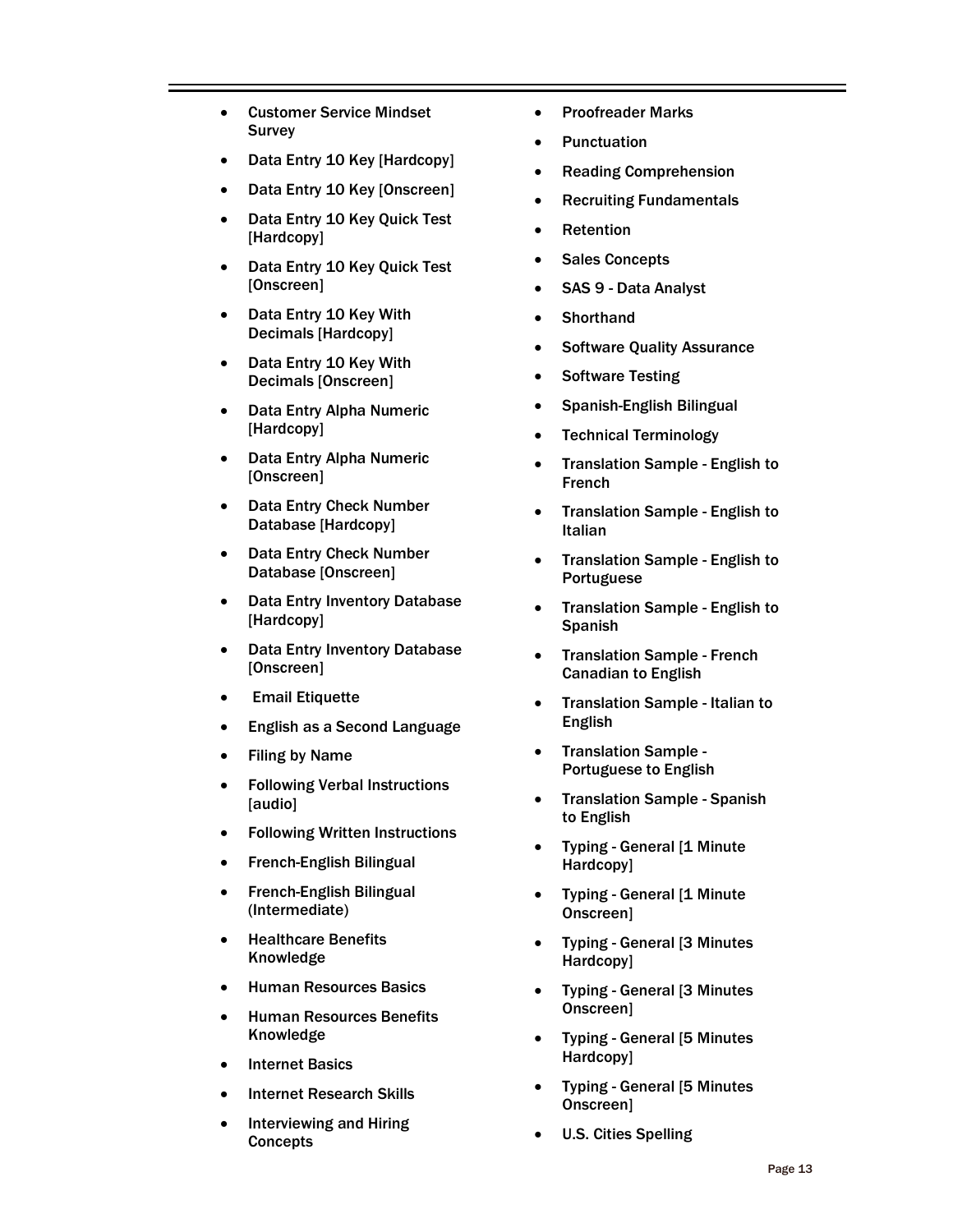- Listening Skills [audio]
- Logical Reasoning Classifying
- Logical Reasoning Decision Making
- Logical Reasoning Drawing **Conclusions**
- Macintosh Basics OS 9
- Mailroom Management Skills
- Marketing Fundamentals
- Matching Addresses
- Matching Alphanumeric
- Matching Alphanumeric List
- Matching Digit Numeric
- Matching Digit Numeric List
- Matching Digit Numeric List
- Matching Images
- Matching Numeric
- Matching Numeric List
- Matching Passage
- Vocabulary
- Vocabulary Homonym Usage
- World Cities/Countries Spelling
- Writing Sample Advertising/Marketing
- Writing Sample Collection Letter
- Writing Sample Customer Service
- Writing Sample Email
- Writing Sample Market Research
- Writing Sample Persuasive
- Writing Sample Sales Correspondence
- Writing Sample Social Media (Blog)
- Writing Sample Technical Writing [List Form]
- Writing Sample Technical Writing [Paragraph Form]
- Writing Sample Thank You **Letter**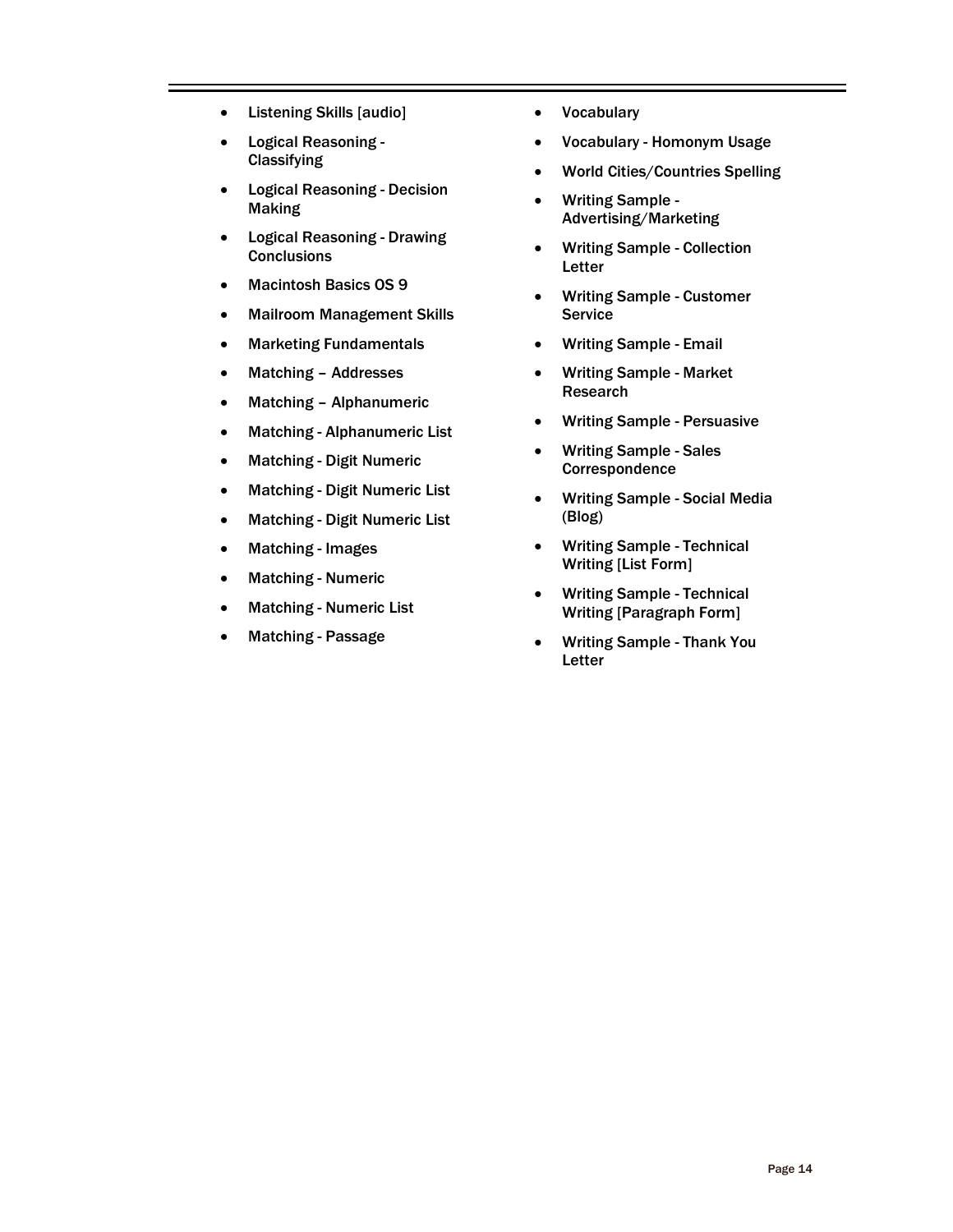<span id="page-14-0"></span>[Available in: AUS-NZ, French Canadian, German, Spanish, U.K versions]

- ACCPAC Pro Series
- Adobe Acrobat (6.0, 7.0, 8.0, 9.0 Standards, X, XI)
- Adobe Flash CS3 Professional
- Adobe Flash Professional CS5
- Adobe Flex 3
- Adobe Illustrator (CS, CS2, CS3, CS5, CS6)
- Adobe InDesign (CS, CS2, CS3, CS4, CS5, CS6)
- Adobe Pagemaker 6.5
- Adobe PageMaker 7
- Adobe Photoshop (5.5 CS, CS2, CS3, CS4, CS5, CS6)
- ADP Payroll
- Corel Presentations 9.0
- Corel Quattro Pro 9.0
- Corel WordPerfect 9.0 Normal User
- Corel WordPerfect 9.0 Power User
- Corel WordPerfect 9.0 Whole Test
- Corel WordPerfect X6
- Desktop Publishing Theory Skills
- FileMaker Pro 6
- JD Edwards
- Legal MacPac 2000
- Lotus 1-2-3 Millennium
- **Lotus Freelance Graphics** Millennium
- Lotus Notes 4.5 for Users
- Lotus Notes 4.6
- Lotus Notes 5.0 for Users
- Microsoft Internet Explorer
- Microsoft Office Integration
- Microsoft Outlook
- Microsoft PowerPoint Normal User
- Microsoft PowerPoint Power User
- Microsoft PowerPoint Whole **Test**
- **Microsoft Project**
- Microsoft Project 2010 Professional
- Microsoft Publisher
- Microsoft Windows (2000, 7, 95, 98, NT 4.0, XP)
- Microsoft Word Normal User
- Microsoft Word Power User
- Microsoft Word Whole Test
- Microsoft Word 2002 Advanced Documents
- Microsoft Word 2003 Advanced Documents
- MYOB Accounting Plus
- Netscape Navigator 4.77
- NZ MYOB Accounting Plus
- Peachtree 2007
- Peachtree Accounting 2003
- QuarkXPress 5 Advanced
- QuarkXPress 5 Basics
- QuarkXPress 6
- QuarkXPress 9
- QuickBooks Pro
- Quicken 2003 Basic
- Quicken 2012
- Quicken 2013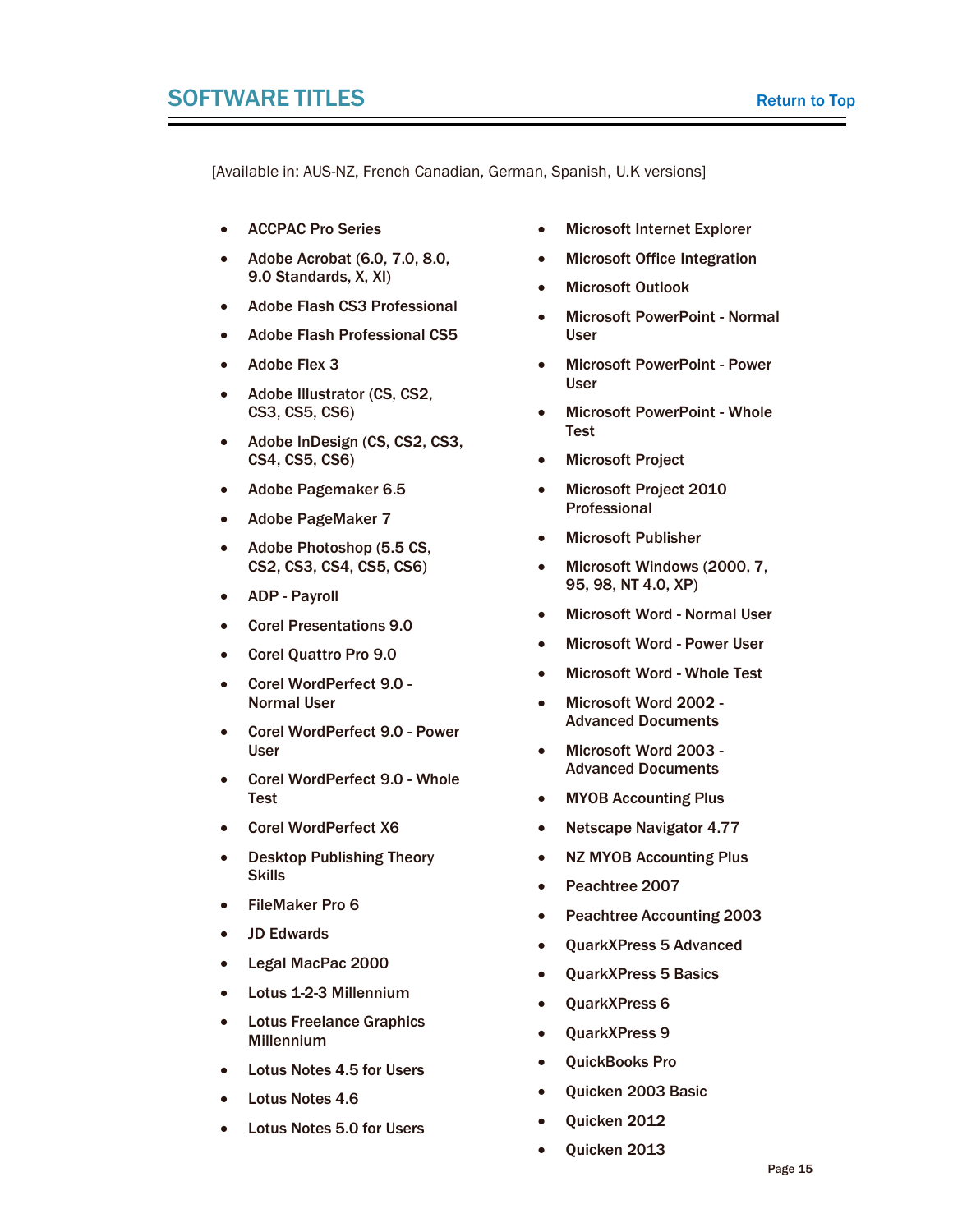- Lotus Notes 6.5 for Users
- Lotus Notes 8.5 for Users
- Lotus Notes R5
- Lotus Word Pro Millennium
- MAS 90 Bookkeeping
- Microsoft Access
- Microsoft Excel Normal User
- Microsoft Excel Power User
- Microsoft Excel Whole Test
- Microsoft FrontPage 2003
- Sage Line 50
- Sage Line 50 v12
- Sage MAS 90/200
- Sage Peachtree Pro 2012
- Sage Simply Accounting Pro 2012
- Simply Accounting 2006
- Simply Accounting 2010
- Summation Blaze 5.21
- Summation iBlaze 3.0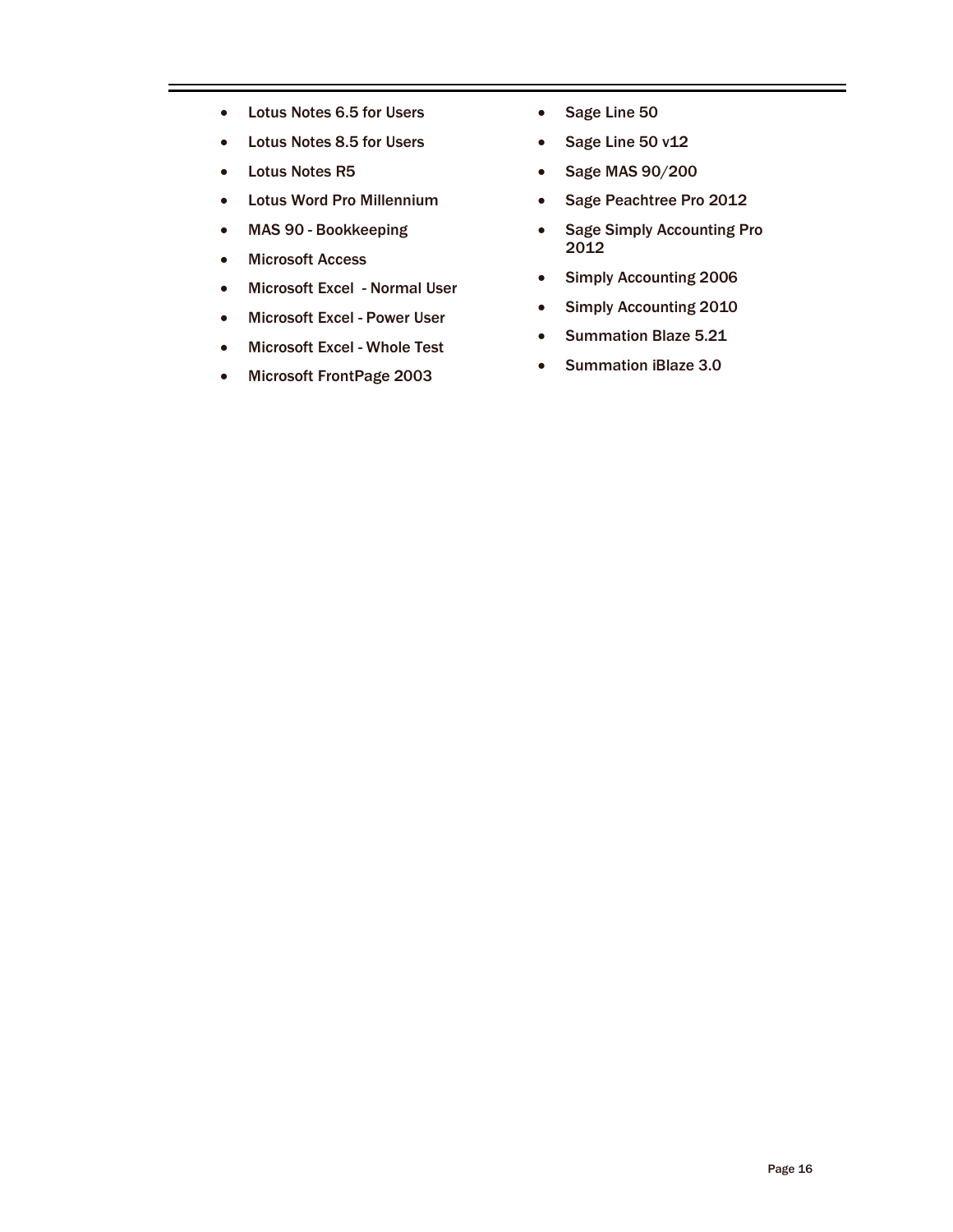<span id="page-16-0"></span>[Available in: AUS-NZ, Canadian, French Canadian, German, Italian, NZ, Portuguese, Spanish, South African, U.K versions]

- .NET Framework (2.0, 3.0, 4.0)
- .NET Programming ASP (2.0, 3.5, 4.0, 4.5, 5.0)
- .NET Programming C# (2.0, 3.0, 4.0, 5.0)
- .NET Programming MVC Framework (ASP 5)
- ABAP/4 for SAP
- ActionScript 3.0
- Active Directory Domain **Services**
- Active Server Pages
- Adabas (DBA, Natural, Programming)
- Adobe ColdFusion (10, 8, 9)
- Adobe Dreamweaver (CS5, CS6)
- Agile Software Development
- AION Programming
- AJAX
- AngularJS 1.4
- ANSI SQL
- Apache Web Server
- AS/400 Operations
- **Assembler**
- Assembler for IBM Mainframe
- AUS-NZ Lotus Notes 5.0 for **Developers**
- **Basic Wireless Communication**
- BizTalk Server 2006
- BizTalk Server 2010
- Borland C++ Builder
- **BroadVision**
- Macromedia Flash MX 2004
- Macromedia Flash Professional 8
- Microsoft Access for Developers (2000, 2002, 2003, 2007, 2013)
- Microsoft Exchange Server Administration (2000, 2003, 2007, 2010)
- Microsoft Exchange Server 5.5
- Microsoft Internet Information Server [IIS] 4.0
- Microsoft Internet Information Services [IIS] 7.0
- Microsoft Office Help Desk (2003, 2007, 2010, 2013)
- Microsoft Office SharePoint Server 2007
- Microsoft Office XP Help Desk
- Microsoft SharePoint 2010 for **Developers**
- Microsoft SharePoint 2013 for **Administrators**
- Microsoft SharePoint Server 2010 for Administrators
- Microsoft Site Server 3.0
- Microsoft Systems Management Server 2.0 [SMS]
- Microsoft Transaction Server
- Microsoft Visio (2002, 2003, 2007, 2010, 2013
- Microsoft Visual Studio (2010, 2015)
- Microsoft Windows 2000 Data Center Administration
- Microsoft Windows 2000 Professional Installation
- Microsoft Windows Server Administration (2000, 2003, 2008, 2012, NT 4.0)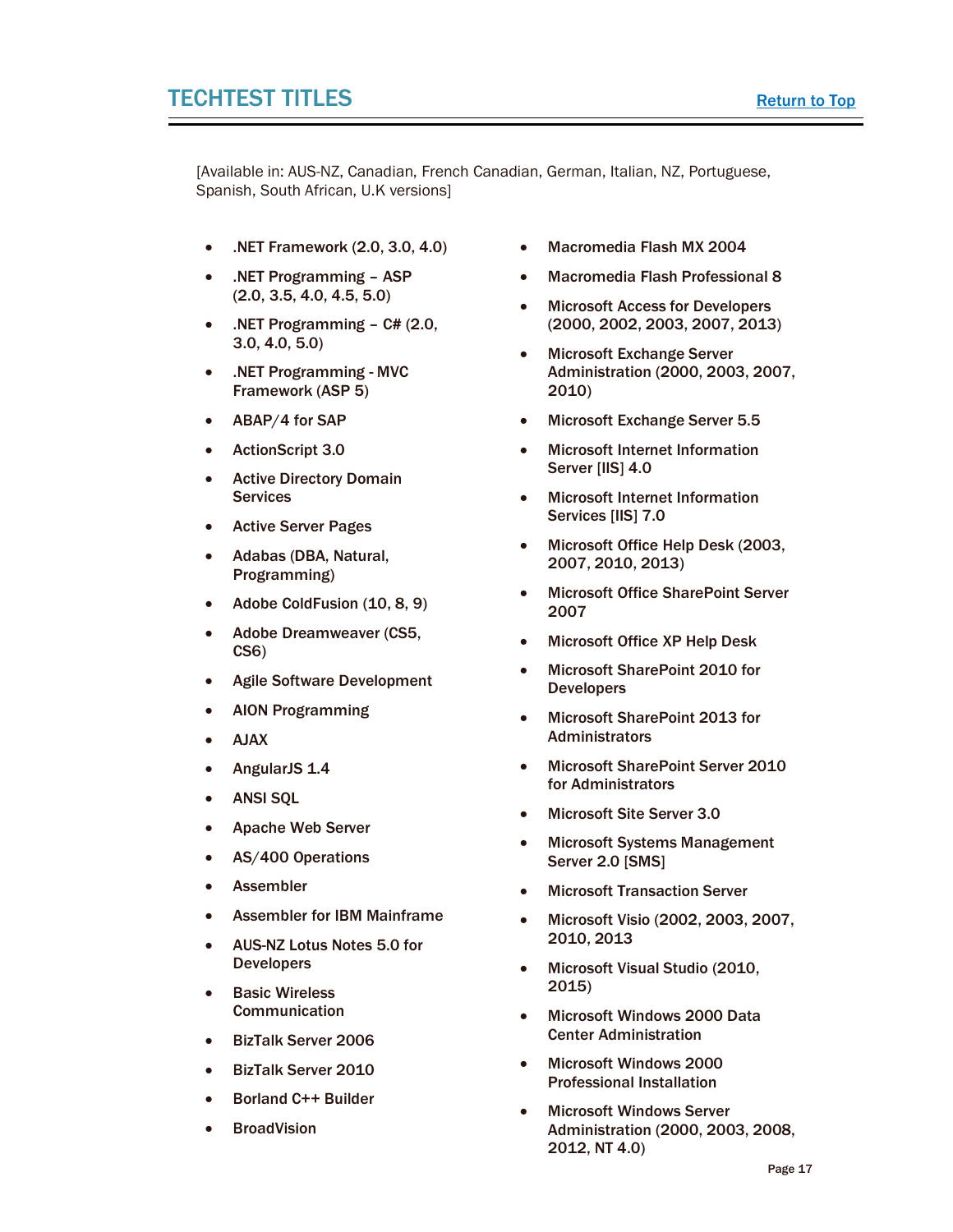- BusinessObjects 5 Designer
- BusinessObjects XI Release 2
- C Programming
- C++ Programming
- Cascading Style Sheets (2.1, 3.1, 4.0)
- **CGI Concepts**
- CICS/COBOL
- Cisco Networking
- **Cisco Router**
- **Citrix for Client Server Applications**
- Citrix MetaFrame
- **Citrix WinFrame**
- **Clipper**
- Cloud Computing Core **Concepts**
- COBOL
- COBOL 400
- COBOL II
- Code Sample ASP File **Operations**
- Code Sample ASP.NET Date/Time Operations
- Code Sample C Sharp Date/Time Operations
- Code Sample C Sharp File **Operations**
- Code Sample Java Date/Time Operations
- Code Sample Java File **Operations**
- Code Sample JavaScript Date/Time Operations
- Code Sample JavaScript File **Operations**
- Code Sample VB Script Date/Time Operations
- Code Sample VB.NET Date/Time Operations
- Microsoft Windows Server Installation (2000, NT 4.0)
- Microsoft Windows Server Installation Procedures (2000, 2003)
- Microsoft Windows Technical Skills (2000, 7, 8, Vista, XP)
- Microsoft Windows NT 4.0 Workstation Installation
- MicroStation V8i
- MVS
- MySQL
- MySQL 5.7
- Netscape Webserver
- Network Administration
- Network Security
- Network Virtualization
- Network-Attached Storage (NAS)
- Novell Directory Services
- Novell NetWare  $(3.12, 4.x, 5.x)$
- Object Oriented Programming [OOP]
- Object PAL 5.0
- Objective-C 2.0
- OLAP Concepts
- Oracle 10g DBA
- Oracle 10g for Developers
- Oracle 11g Release 2 DBA
- Oracle 11g Release 2 for **Developers**
- Oracle 11i DBA
- Oracle 12c DBA
- Oracle 12c for Developers
- Oracle 7.3 DBA
- Oracle 7.3 Developer
- Oracle 8 DBA
- Oracle 8 Developer
- Oracle 8.i
- Oracle 9i DBA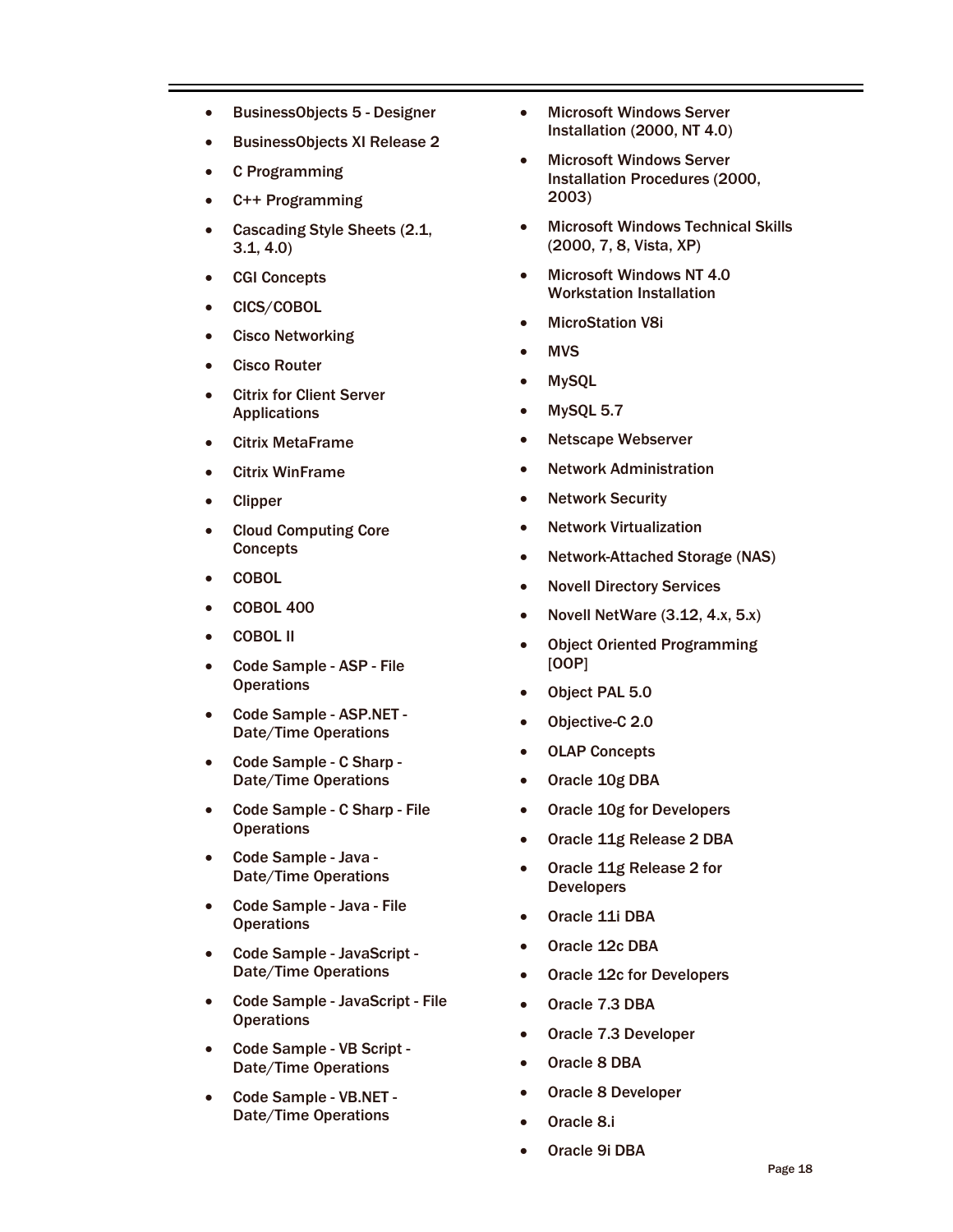- Code Sample Visual Basic Date/Time Operations
- Code Sample Visual Basic File Operations
- Cold Fusion 4
- Cold Fusion MX 6.1
- Cold Fusion Scripting and Development
- ColdFusion MX 7
- COM/DCOM Development in Delphi
- COM/DCOM Development in Visual Basic
- Computer Technician Skills
- COOL: Gen
- CORBA
- Core Java
- Crystal Reports (11.0, 14.1, 7.0, 8.0)
- Crystal Reports 8.5 for **Developers**
- Data Architecture
- Data Mining Concepts
- Data Modeling Concepts
- Data Warehousing Concepts
- DB2 5.x DBA
- DB2 Developer
- DB2 v.8 Mainframe DBA
- DB2 v.8 UDB DBA
- Delphi 3
- Delphi 5
- DHTML
- DreamWeaver
- Dreamweaver 8
- E Commerce Concepts: Deployment
- EDI (Electronic Data Interchange)
- Enterprise JavaBeans [EJB]
- Oracle 9i for Developers
- Oracle Applications DBA
- Oracle Designer 2000
- Oracle Developer 2000
- Oracle E-Business Suite R12 **Technical**
- Oracle Essbase 11
- Oracle Financials 11
- Oracle Forms 10g
- Paradox Application Language 4.0
- Pascal
- PeopleCode 8.5
- PeopleSoft 7 (DBA, Developer)
- PeopleSoft 8 (DBA, Developer)
- Peoplesoft 9 (DBA, Developer)
- Perl (5, 6)
- PHP (4, 5, 5.3, 7.0)
- PL/SQL
- PowerBuilder (10, 12.6, 4.0, 5.0, 6.0, 8.0)
- Programming Concepts
- Project Management for IT Professionals
- Python 3.5
- QuickTest Professional 9
- Rational Rose
- Relational Database Design [RDBMS]
- RPG III
- RPG IV [RPG ILE]
- Ruby (1.8, 1.9)
- Ruby on Rails 3.0
- SAP Database
- SAS 6 IT Professional
- SAS (8.2, 9.3)
- Service-Oriented Architecture
- Siebel 7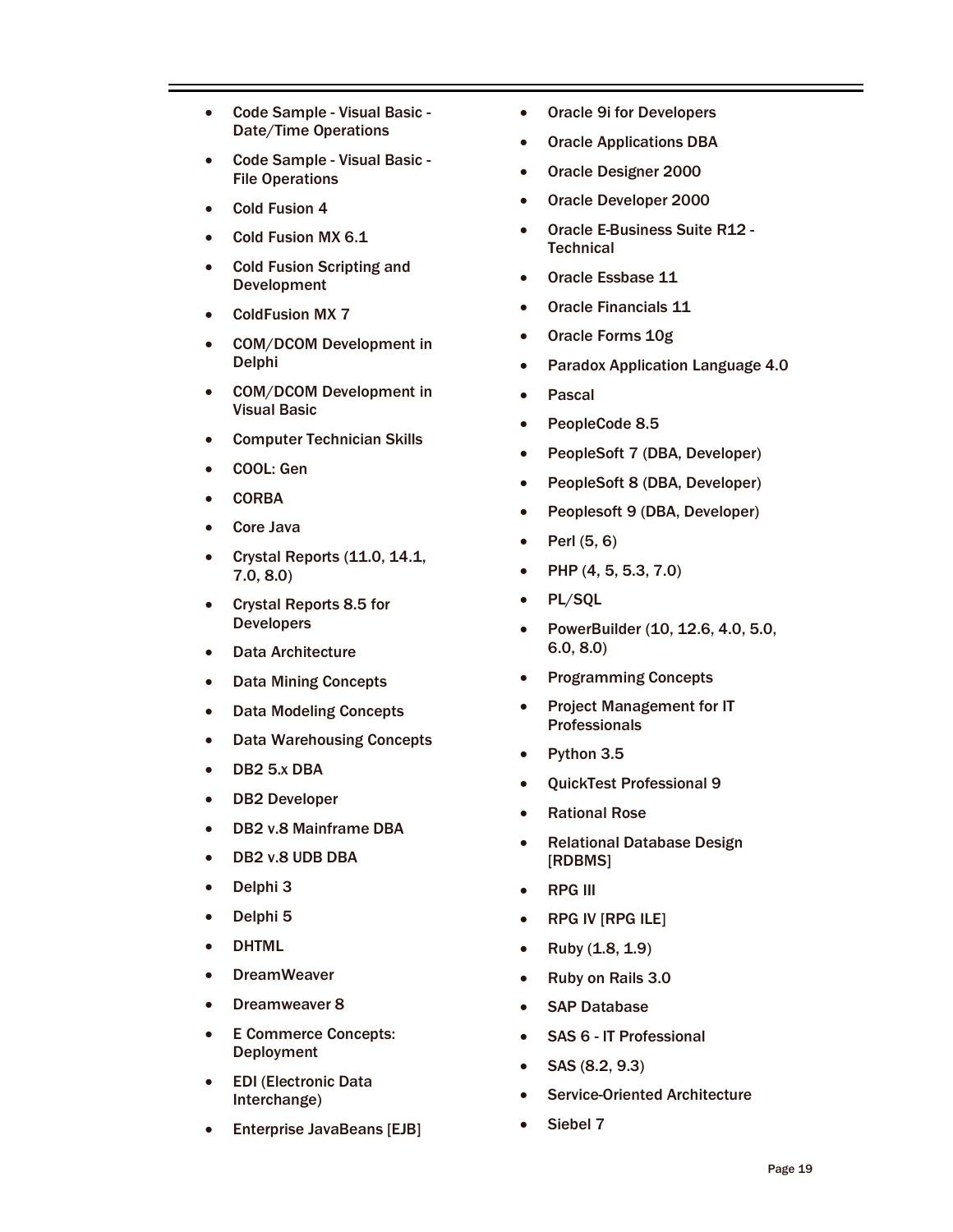- Enterprise JavaBeans [EJB3]
- Ethernet Networking
- FORTRAN 77/90
- GroupWise 5.x
- Gupta Centura
- HTML 2.0/3.0
- HTML 4.0
- **HTML 5.0**
- HTML Webmaster
- IBM AIX 5.1 Administrator
- IBM DB2 10.5
- IMS
- iNet+
- **Informatica**
- Informatica Cloud
- Informix
- Internet Security
- J2EE
- J2SE
- Java EE 6
- Java EE 7
- Java Entry Level
- Java Hibernate 3.3
- Java Hibernate 4.3
- Java (SE 6, SE 7, SE 7 Swing, SE 8)
- Java Server Pages
- Java Servlets
- Java Servlets 3.0
- Java Swing
- JavaScript
- JavaServer Faces 2.0
- JCL
- jQuery 1.7
- **LAN Concepts**
- Linux Administration
- Smalltalk
- Solaris 10 Administrator
- Spring Framework (2.5, 4.0)
- SPSS
- SQA Robot
- SQL Entry Level
- SQL for Client-Server Applications
- SQL for Desktop Applications
- SQL Server DBA (7.0, 2000, 2005, 2008, 2012, 2014)
- SQL Server for Developers (7.0, 2000, 2005, 2008, 2012, 2014)
- SQL Server 2008 R2 Analysis **Services**
- SQL Server Reporting Services (2008 2012 2014)
- SQL Server Integration Services (2012, 2014)
- SQL Server 6.5
- SQL Server 6.5 Developer
- Storage Area Network (SAN)
- Sybase (11, 12, DBA, Developer)
- Technical Support IT/Network
- Technical Support Processes
- Telecommunications
- TestDirector 8.0
- Transact SQL
- UML
- UNIX Administrator, Programming, Shell Programming, Users
- VBScript
- Visual Basic (2010, 2012, 4.0, 5.0, 6.0, 6.0 for Applications (VBA), 9.0)
- Visual C++ (2010, 4.0, 6.0)
- Visual FoxPro 3.0, 6.0, 8.0
- Visual Interdev 6.0
- Visual  $J++ (1.1, 6.0)$
- VMware ESX 4.1
- VMware ESXi 6.0